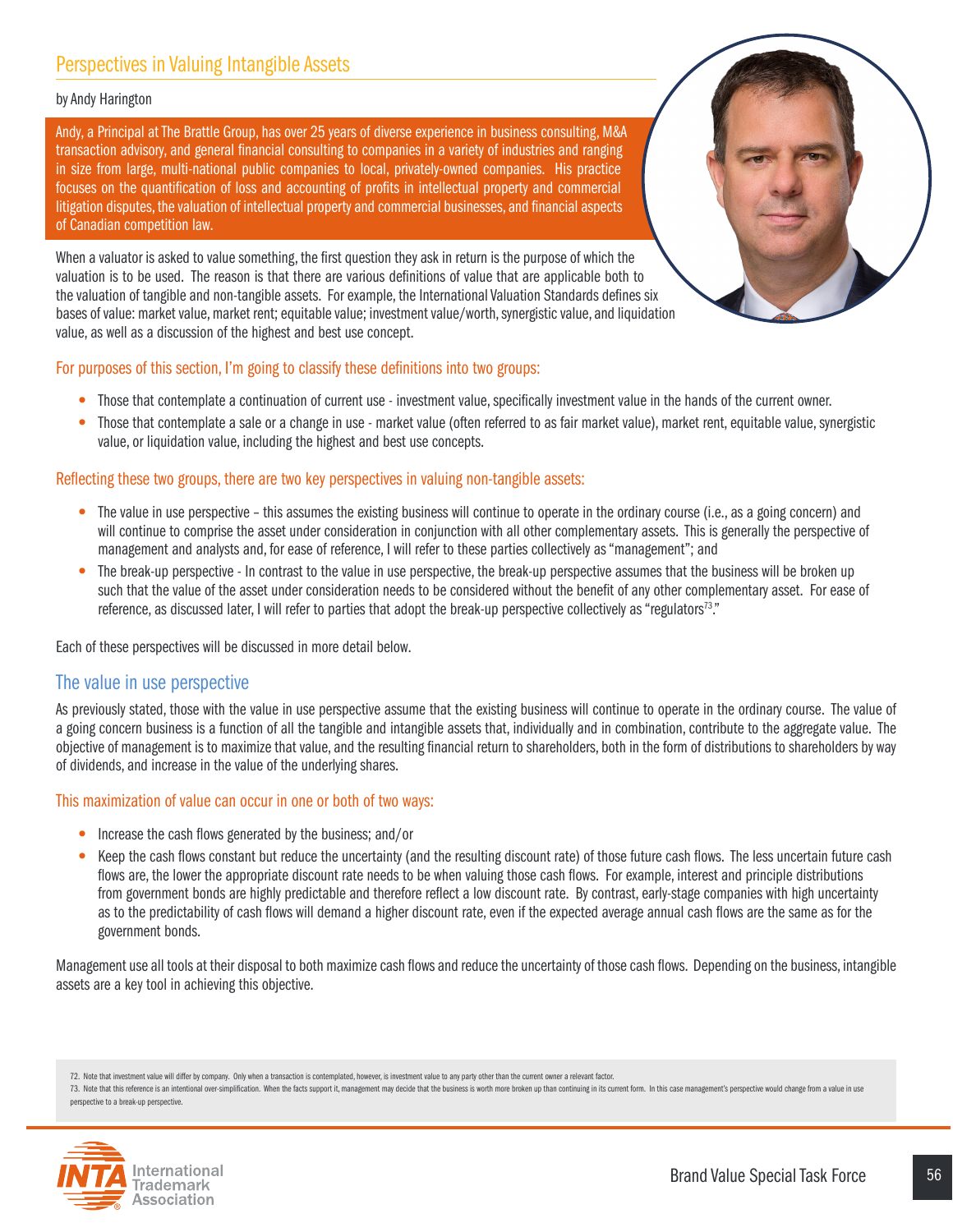In understanding how management uses intangible assets, it is important to remember that, for the most part, management develop intangible assets with the intention of using them in the business. Specifically, while intangible (and tangible) assets may be sold, this is only intended to occur when those assets are no longer considered necessary for the provision of the core business<sup>74</sup>.

Rather, management anticipates that all tangible and intangible assets will continue to work together and complement the value of the other tangible and intangible assets. In fact, the investment value of each asset specifically presumes the existence of all the other tangible and intangible assets of the corporation.

For example, assume the company produces a product that both embodies a patent and is also sold under its own unique trade-mark. Management would not expect to separate the product from the trade-mark or the patent, other than, of course, the fact that patents have a finite life. Accordingly, in the hands of the company, the product, the product trade-mark, and the patented features will remain synonymous with one another, and each will contribute value to the other such that the whole will be worth more than the sum of the values of each component.

# Accordingly, if this connection is broken, then the significant value may be lost. Specifically:

If the patent were sold without a license back to the seller, the product would need to be either discontinued or change so as to not embody the features of the patent. This would have a significant effect on the trade-mark value which is no longer associated with that patented feature; or

If the trade-mark was sold, customers may be easily identify the product with the patented feature, and sales would decline, thereby reducing the value of the patent.

In the event of a sale, to fully realize the values of the trade-mark and the patent, they would have to be sold together, as a package, rather than separately.

Similarly, if the brand represents a combination of assets that are intended to create "distinctive images and associations in the minds of stakeholders<sup>75</sup>," then it will be necessary for the trade-mark to be included in conjunction with the product features, product quality, and any service or other aspects of the customer experience that would be associated with that product "in the minds of the stakeholders."

It is this intention to preserve and continue to operate the portfolio of tangible and intangible assets that differentiates the value in use perspective from the break-up perspective.

Accordingly, the value of any individual intangible asset in the context of value in use contemplates that the intangible assets, and tangible assets, of the business, are available to contribute to the value of the intangible asset(s) being valued in the hands of its current owner. Note that there may be circumstances where there are certain intangible assets that are inseparable and, consequently, need to be valued together. In the early days of the internet, for example, website URLs were considered to be inseparable from the related trade-marks and were generally valued together.

#### This value is best considered as the difference between:

- The entire value of the business with all assets: and
- The entire value of the business with all assets other than the intangible asset(s) being valued.

Referring back to the previous example, if the company lost a patent, it could have an adverse impact on the value of trade-marks, or if the company lost a trademark it could have an adverse impact on the value of a patent. Accordingly, the aggregate sum of the value of all intangible assets under the value in use perspective (together with the value of the tangible assets) could exceed the aggregate value of the business due to double counting and is therefore not meaningful in this regard.

However, it has a significant benefit to management in that the value in use perspective allows management to identify those intangible assets that contribute most to the value to the business or, put another way, would have the most significant adverse effect on the business if those intangible assets were lost.

Implicit in the above is that in the value in use perspective, other assets can contribute to an increase in the value of an intangible asset such that its resulting value may exceed fair market value (discussed further below). Conversely, in some circumstances, an intangible asset may be used sub-optimally by a company, and its fair market value would exceed its value to the company. In such a situation, the optimal outcome would be the sale of that intangible asset, but management may consider the asset to be strategically significant for other reasons.

# The break-up perspective

In contrast to the value in use perspective, the break-up perspective considers the corporation as a collection of individual assets, each of which has a value that can be separately realized if it were sold in isolation on the open market separate from the remainder of the assets of the business.

- 74. Note that some companies may consciously develop and manage intangible asset with the intention of licensing them out to third parties rather than using them in the business, this is generally the exception and is beyo
- 75. "ISO 20671:2019 Brand evaluation Principles and fundamentals," ISO, International Organization for Standardization, 2019, https://www.iso.org/standard/68786.html.